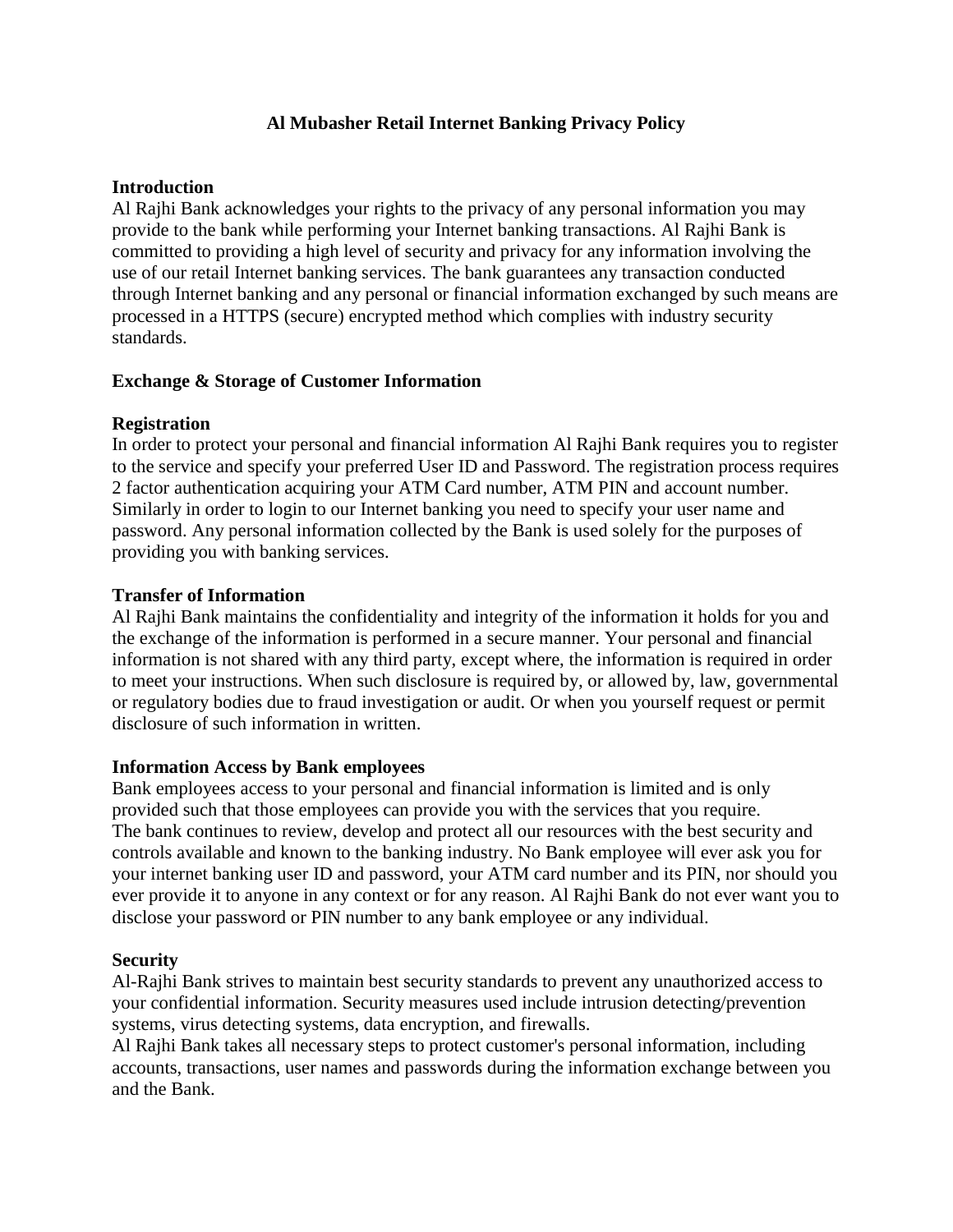### **User Name and Password**

Access to your Internet banking is protected with user names and passwords which are known only to you. Your password must be used only by you when you access your accounts and when you request, that transactions be executed on your behalf. You must safeguard your user name and password and ensure that your ATM card and its PIN number is safe with you. In case the your ATM card number, ATM PIN, User name and Password for Al Mubasher Retail is compromised you must take the necessary steps to change them or notify the bank immediately to protect yourself from any financial loss. You may contact Al Rajhi Bank by calling its call center or by visiting the nearest branch.

### **Access to Information**

Access to Internet banking allows you complete access to all current accounts, credit cards, investments, Mobile banking alerts and various other important personal and financial information.

### **How to identify a secure access**

While using our Internet banking you will see a pad lock sign appearing in your browser and HTTPS appearing in the beginning of the address bar (URL) which means you are connected to a secure website. If you do not see the above mentioned marks appearing in your browser you must not provide any confidential personal or financial information to that website and report the matter to the bank for further assistance.

## **Delegating the authority to use Al Mubasher Retail**

Al Rajhi Bank is entitled to act on any instruction in terms of a transaction or inquiry it receives using your User name and password. If you share your user ID, Password, ATM card number and PIN number with another person you are authorizing that person to use our Internet banking services. In such a case you will bear full responsibility for all transactions performed using your user name and password, even if you did not intend or authorize the nominee to act as you.

#### **Secure Transactions**

Some of the transactions in Internet banking require the use of One Time Password which is an additional security measure implemented to safe guard high risk transactions. This security measure requires you to provide your mobile number in any Al Rajhi Bank ATM machine as the bank sends a transactional password to your mobile via SMS. You are required to provide your mobile number with care and never insert the mobile number of any other individual or mobile which is not or does not remain in your possession.

#### **Inactive Sessions**

Our Internet banking will automatically log you out after a certain specified period if you are inactive while logged in to the service. This is to reduce the risk of someone else accessing your account if you leave your computer unattended. Al Rajhi Bank however strongly recommends that you use the logout function of the site as soon as you finish your Internet banking session and close the browser for maximum safety.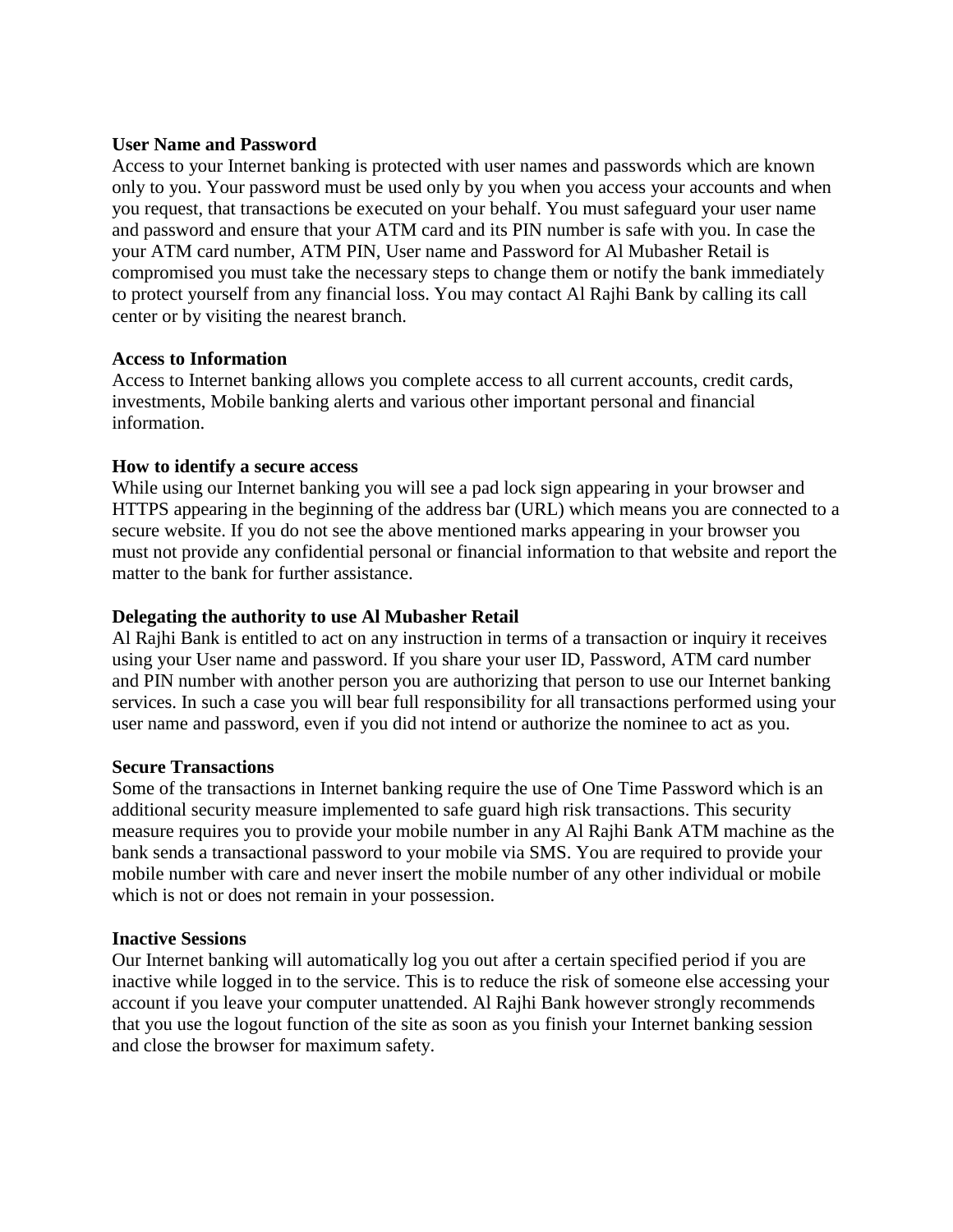# **Cautions & Protection Measures**

## **Protecting Personal Information**

Never share your ATM Card Number, ATM PIN with anyone or note it down on any paper, PC, mobile phone or any other storage device which could be lost or compromised. It is recommended that you remember your ATM PIN and never write it anywhere specially on the back of your ATM Card or in your wallet.

### **Password Protection measures**

Never share your internet banking user ID and password with anyone and never save it or note it down on a paper or PC. Al Rajhi Bank advises all customers to remember their user names and passwords and change them periodically.

### **Operating system, browser and software updates**

Keep up to date with software fixes (also known as 'patches' or 'security updates'). Using a current browser will maximize your security. Al Rajhi Bank also advises you to use licensed software and update it periodically as and when required.

### **Anti-virus protection**

Ensure that your computer has an up-to-date anti-virus protection program to detect and remove viruses. Also consider SPAM email filtering. The Bank is not responsible for any virus or other malicious code that you may encounter using internet. Al Rajhi Bank encourages you to routinely scan your computer, e-mails and storage using industry recommended and recognized virus protection products.

#### **Anti-spy ware protection**

Use a current anti-spy ware protection program to detect and remove spy ware from your computer.

## **Firewall**

Use a firewall to prevent unauthorized users from gaining access to your computer or network.

## **Keeping an eye**

Al Rajhi Bank advises all customers to check their previous login status appearing on the welcome page. This allows you to identify if there was an attempt to login to your account from a fraudster.

## **Be Extra Careful**

Al Rajhi Bank does not recommend usage of public place Internet facilities due to greater chance of your sensitive information being compromised. However, if you do, Al Rajhi Bank suggests that whenever you are accessing Internet banking from a public or shared computer such as those at Internet cafes, libraries, airports, hotels, etc. please adhere to the following precautions;

1. Ensure no one standing behind you is looking over your shoulder while accessing our site.

- 2. Logout of the site as soon as you finish your Internet banking session.
- 3. Close the browser by clicking on the 'X' icon, usually located at the top right-hand corner of